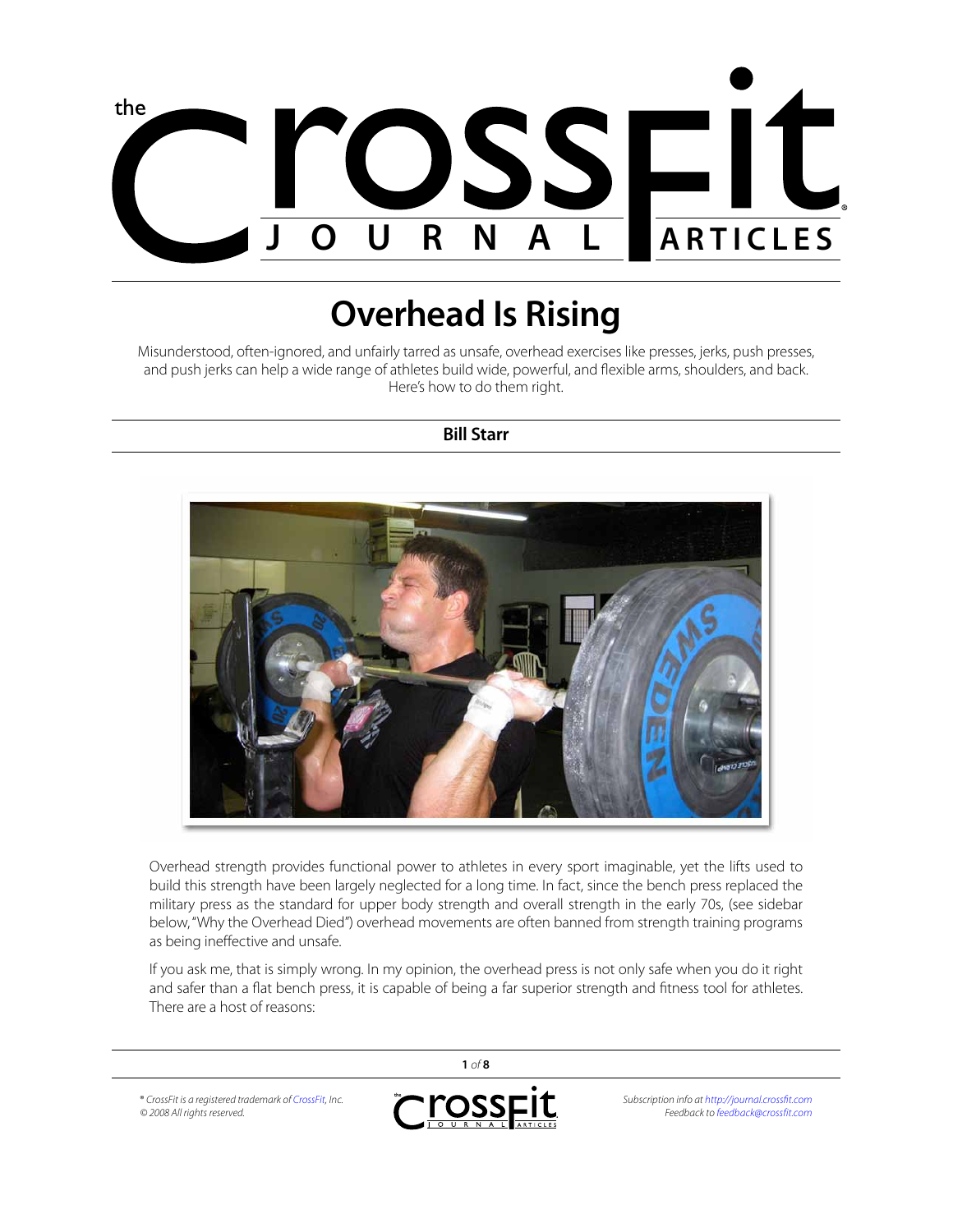#### **WHY THE OVERHEAD DIED**

Prior to the 1970s, everyone who trained with weights did a great deal of overhead work. In most cases, at least one-third of the routine was dedicated to those exercises. Strength-trained athletes, fitness enthusiasts, bodybuilders, and, of course, Olympic weightlifters always included several types of overhead lifts in their programs.

Yes, even aspiring bodybuilders did them. That's because nearly all the contestants in the top physique shows did presses and jerks, and many also added push presses and push jerks. They also snatched and clean and jerked. Why? So they could compete at Olympic meets and gain those much sought-after athletic points. Those five points often proved to be the difference between winning and floundering way back in the pack.

Then, in the early 1970s, several events occurred in rather quick succession that drastically changed the face of physical culture in this country, and proved to be the death knell for the overhead lifts except for those who participated in the sport of Olympic weightlifting. However, even this group of athletes was affected when the press was eliminated from official competition by the International Olympic Committee in 1972.

This decision ended up having far-reaching implications. The reason the press was dropped was because it was deemed potentially harmful to the lower back. However, those close to the sport knew the real reason the lift was suddenly no longer part of the competition and it had nothing to do with safety. That was no more than a smoke screen. Lifters were not injuring their backs anymore than they injured their shoulders, elbows, or knees. The press was eliminated because judging the lift had

## **1. "Convertible" strength**

The strength gained from doing presses and other overhead exercises is applicable to more athletic events than any other shoulder girdle movement—especially those sports that require the athletes to extend their arms overhead, including basketball, volleyball, tennis, baseball, lacrosse, swimming, the field events in track (javelin, shot put), and nearly every position in football. Only interior linemen benefit from doing flat benches, whereas the backfield, defensive backs, linebackers, wide receivers, and tight ends use the strength gained from overhead work more so than the flat or even the incline bench. There are others, too, but you get the idea.

Overhead lifts are even more convertible to other lifting exercises. I knew of many Olympic lifters who were pressing 300 or more who could lay down on a bench and use 400 without any prior practice on that exercise. Conversely, I have never seen a 400-pound bencher be able to overhead press 300. Most are barely able to handle in the 225 to 250 range.

## **2. Proportionate strength**

Overhead exercises develop a more proportionate strength in the shoulder girdle than any other upper body movement. Presses, jerks, push presses, and push jerks create wide, powerful arms and shoulders, with less emphasis on the chest muscles, which play a minor role in nearly every sport. Overhead work does hit the high portion of the chest—a good thing since that part of the pecs helps to stabilize the shoulder girdle.

# **3. More flexibility**

Overhead exercises do not hinder shoulder flexibility. Rather, they enhance it—an important point for anyone participating in a sport which requires a high degree of shoulder flexibility, such as gymnastics, the martial arts, and wrestling.

# **4. Works back, hips, even legs**

While most upper body exercises only work the groups that make up the shoulder girdle, overhead movements also strengthen the back, from the traps to the lumbars, and also directly involve the hips, glutes, and legs. Most do not think about how much the back is utilized during overhead lifts. That is, until they go though a strenuous overhead workout. Then it becomes quite clear. When I start an athlete on overhead presses or jerks, the area of his body that gets the most sore is almost always his back.

® *CrossFit is a registered trademark of [CrossFit](http://www.crossfit.com), Inc. © 2008 All rights reserved.*



**2** *of* **8**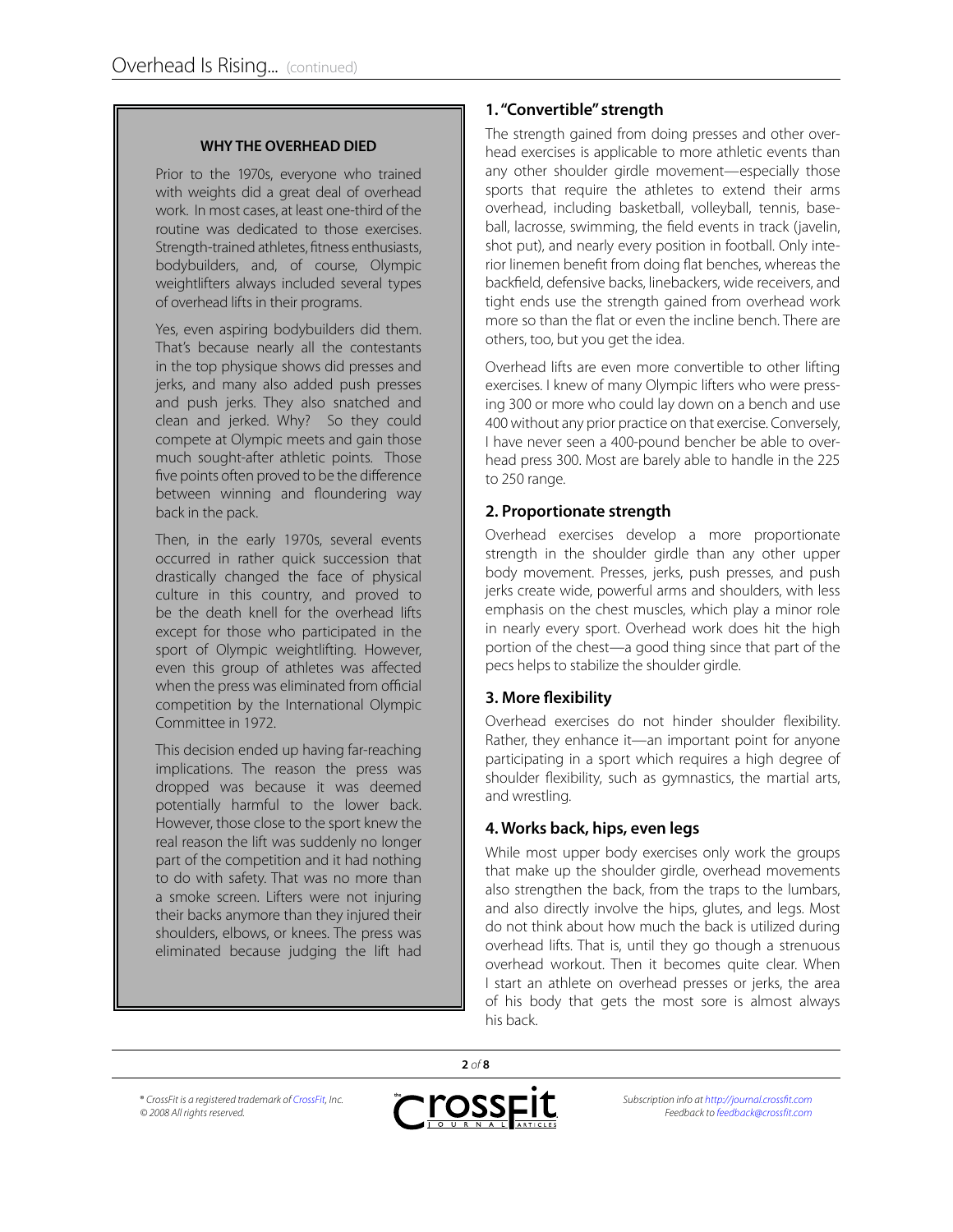become very erratic and inconsistent. Judging the newer style of overhead press, which was much more explosive than the traditional technique, became more subjective and varied from class to class, depending on who was sitting in the judges' seats. One group might be allowed to knee-kick the bar upward at the start and lay back to ridiculous extremes, while the very next group was required to do the lift in strict form. On the international scene, the press became a political football. A judge from a rival nation would turn down an attempt even when it was done in perfect fashion. When those in power determined they could no longer control the situation, they decided that it would be easer just to eliminate the lift than try to enforce stricter standards from the judges.

The early 70s saw the spread of strength training for athletic teams sweep across the country, especially for football, like wildfire. Even small high schools and Division III colleges had some sort of strength program. Those routines usually had three or four primary exercises for the back, hip and legs, and shoulder girdle. The exercise of choice for the upper body was the flat bench, not the overhead press. The reasoning behind this decision was based on: 1) the notion that the press was a risky lift and 2) it was much easier to teach the flat bench than the overhead lift. But the bigger of the two factors was certainly safety. School administrators and coaches wanted no part of exercise that an international body had determined to be unsafe. They were correct about the overhead press being more difficult to teach than the flat bench because it is. And since the majority of the strength coaches in that

# **5. Protects rotator cuffs**

The area of the back that get the most sore is usually the middle or right over his shoulder blades. Gaining and maintaining strength in this latter area is extremely beneficial since this is where the muscles that constitute the rotator cuffs are located. Back when the overhead press was the primary upper body exercise, rotator cuff injuries were unheard of. We didn't even know there were such muscles. But when the bench press replaced the overhead press and the lifters failed to do specific work on their upper backs and therefore the rotator cuffs, injury rates soared for those small but critical muscles.

In this regard, I should add that the very best way to rebuild a slightly damaged rotator cuff is by doing overhead presses. Start with dumbells, gradually work up to the barbell and proceed from there. It takes a bit of time, but eventually you will be able to strengthen those small muscles. It sure beats the alternative of surgery.

# **6. Balance and good looks**

The overhead lifts belong in the routine of every strength athlete—including bodybuilder. Presses, jerks, push presses, and push jerks build a more balanced and pleasing physique than other upper body exercises.



® *CrossFit is a registered trademark of [CrossFit](http://www.crossfit.com), Inc. © 2008 All rights reserved.*



**3** *of* **8**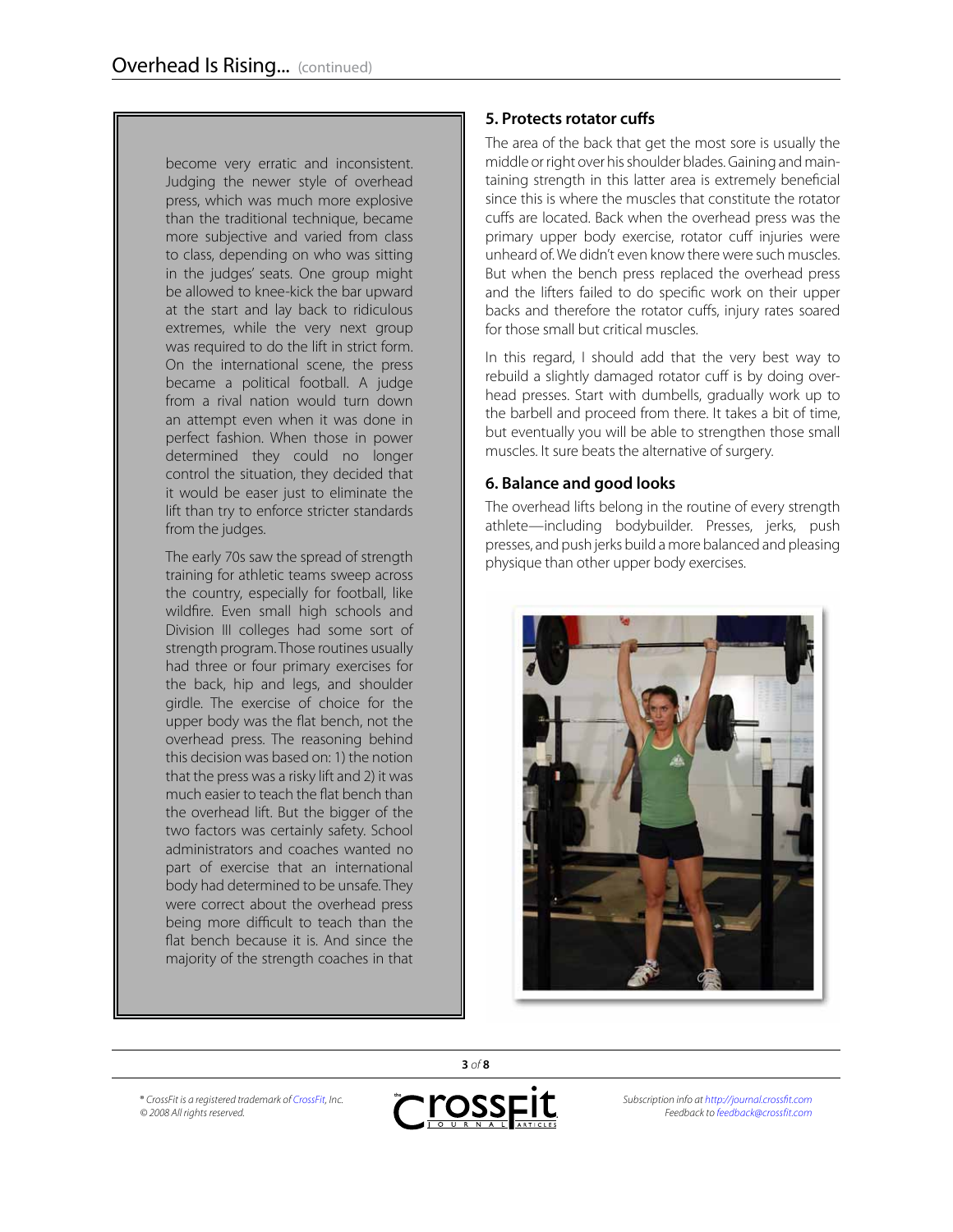time frame were really football coaches, they did not have the expertise to teach their players how to press the bar overhead correctly.

While this was happening, Joe and Ben Weider took control of physique competition with the lure of sizeable monetary rewards that were not offered by the A.A.U. or Bob Hoffman. One of the first moves the Weiders made was to drop the athletic points. That meant the bodybuilders no longer had any motivation to lift in Olympic meets, so they stopped pressing, snatching, cleaning, and jerking. This drastic change in training procedure had a filter-down effect on younger bodybuilders. If the top guys didn't do any overhead lifts, then they wouldn't either.

The early 70s also saw the emergence of the new strength sport of powerlifting, mostly because the bench press, squat, and deadlift were much easier to learn than the high-skill snatch and clean and jerk. Rarely did a powerlifter include any overhead lifting in his routine.

The final straw in the demise of the overhead lifts came with the introduction of many well-designed machines such as the Nautilus. Now a person could gain size, strength, and a higher level of fitness without having to deal with barbells or dumbells. At least, that's what the manufacturers and proponents of the equipment proclaimed, and a great many people bought the concept. Machine training was easier than working with free weights, and it seems the majority of the population is always eager to take the easy over hard.

# **OVERHEAD EXERCISE TUTORIALS**

Correct form is absolutely key for all overhead exercises, whose balance component requires a much higher skill level and more practice than exercise performed closer to the core of the body. For the record, the overhead press is a safe exercise when done right. Those very few who did sustain some type of lower back injury while performing a heavy press did so because of leaning back excessively. Some were able to lean so far backward that the lift resembled a standing bench press. It goes without saying that this outlandish maneuver should be avoided, but the truth of the matter is, this move is almost impossible to achieve unless it's practiced for a number of years.

A slight backward lean is acceptable, even beneficial in helping to keep the bar over the base of power, yet in most cases, the athlete has trouble bowing his back at all. It's not a natural move. I've never had any athlete hurt his back doing an overhead press because of leaning too far backward. The problem is getting them to bow their backs in perfect timing and coordination with the drive and rapid follow through.

In regards to injuries, the bench press ranks the highest of all exercises in strength training, but no one has ever suggested that this popular lift be removed from any program. Ugly form is tolerated, even encouraged by strength and sports coaches so that they can boast of x-number of 300-pound benchers. Quite often, bad technique is coupled with gross overtraining on the bench and as a result, elbows, wrists, and shoulders pay the price.

Here's how to perform the various overhead exercises safely and effectively.

# **Military or Overhead press**

This is an exercise that's easy to learn but difficult to master. In my 15 years of coaching at three universities, only two athletes were able to do a 250-pound military press, while I had several dozen who benched over 400—proof that pressing heavy weights overhead is really a high-skill exercise and takes a lot of training to achieve.

#### **Feet first**

Stand at shoulder width, with toes straight ahead and on a line. One of the most common mistakes beginners make is to place one foot out in front of the other. This is incorrect, because it creates a weaker base and it also places an unequal stress on the lower back.

® *CrossFit is a registered trademark of [CrossFit](http://www.crossfit.com), Inc. © 2008 All rights reserved.*



**4** *of* **8**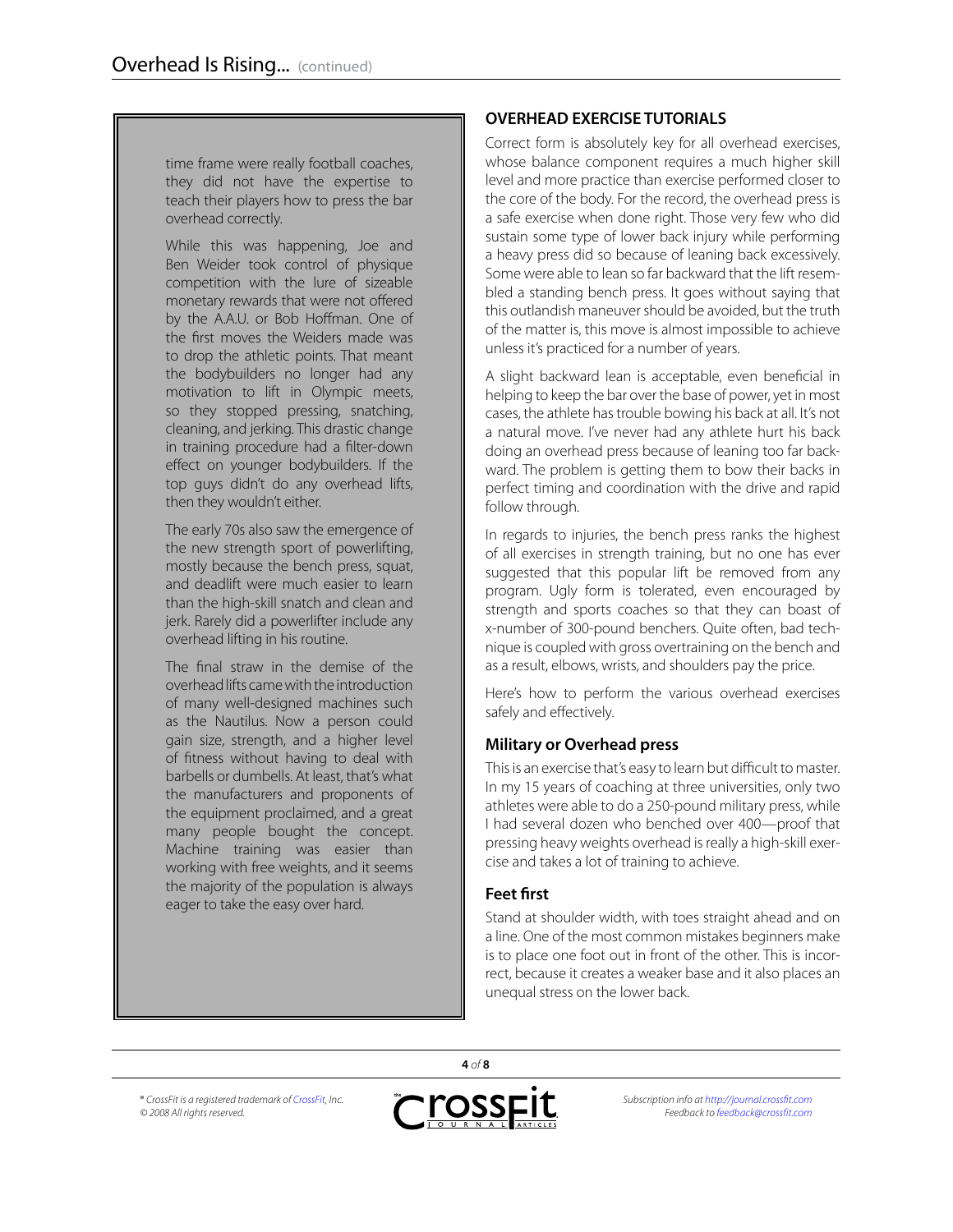So after only a few years, the only group of strength athletes who continued to do any type of overhead lifting were Olympic weightlifters. And they, for the most part, just did jerks. Very few did any overhead pressing, which many strength coaches, myself included, believed to be a huge mistake. Those muscles and attachments used to press heavy poundages are the same needed to control and fix a heavy jerk overhead.

Editor's Note: Obviously, the full spectrum of overhead lifts are central to CrossFit's programming. In addition to the press, push press, push jerk, and split jerk, we incorporate thrusters, swings, overhead squats, and snatches. Coach Starr is referring to the predominant tendencies in Globogyms, bodybuilding, and the presently established strength and conditioning protocols for universities and professional sports teams.

 $\bigstar$ 



## **Hand and elbow position**

For most, grabbing the bar with a shoulder-width grip works. Extend your thumbs so that they barely touch the smooth center of an Olympic bar. Naturally, those with narrow or very wide shoulders will have to alter their grips slightly, but a bit of trial and error will take care of that. Just remember, when doing any type of pressing movement, your elbows should always stay directly under your wrists. That means your forearms will be in a vertical position throughout the lift.

While learning this exercise, you can either clean the bar or take it off the rack. Either way is effective. Once you learn the proper form you might want to start cleaning the weights because it's actually easier to press a weight after it has been cleaned than it is pressing it after taking it off a rack.

## **Starting position**

Fix the weight across your frontal deltoids, not on your collarbones. To do this, elevate your shoulder girdle to create a muscular ledge. Your elbows should not be high, as in parallel to the floor, or pointed downward, but set somewhere in between those two extremes. Your wrists must be straight and they have to stay locked throughout the lift. If this poses a problem, wrap or tape them. If the wrists are allowed to twist or flex even slightly, the power generated by the back, shoulders, and arms cannot be transferred into the bar efficiently.

Once the bar is set properly on your frontal deltoids, take just a moment to tighten all the muscles of your body. Begin with your feet. Don't just stand on the floor, but drive your feet down into it and think about gripping it with your toes. We liked to use the image of a bird sitting on a tree limb and gripping the limb as tightly as he could. Then move on up your body, contracting your thighs, glutes, back, and shoulders, and arms. Now ease your midsection a bit forward so that you're coiled like a spring. Your knees should be locked and stay that way during the press.

# **Maintain body position through the press**

Look straight ahead from start to finish. Don't follow the bar's upward movement with your eyes, as many do; this will cause you to lean back and take you out of a strong pressing position. Until you learn the form in the press, drive the bar off your shoulders deliberately. This will

® *CrossFit is a registered trademark of [CrossFit](http://www.crossfit.com), Inc. © 2008 All rights reserved.*



**5** *of* **8**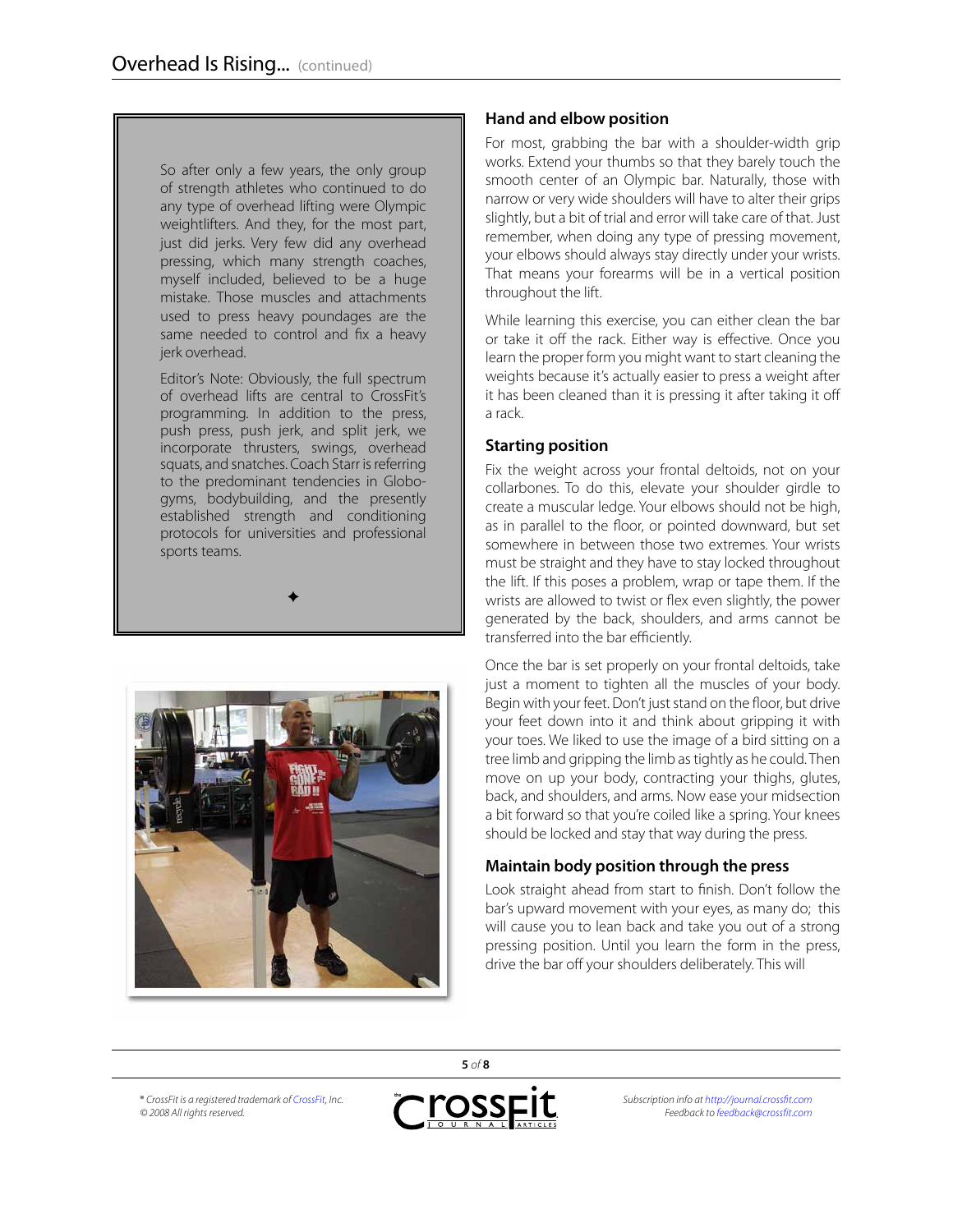enable you to use the correct line on every rep. But after you feel confident with the lift, begin driving the bar upward in an explosive manner. Think in terms of a boxing punch: quick and powerful.

The start needs to be close to your face with the bar almost touching your nose. The initial drive will carry the bar to the top of your head. Follow through immediately. Any hesitation will cause the bar to stall. As it passes the top of your head, don't lean away from the bar, but extend your head through the gap you've created and bow your pelvis forward while keeping your knees locked. These moves will keep your power base under the bar and allow you to use your levers more effectively.

Be aware that the bar will always try to run forward, especially when the weights get heavy. After all, the bar doesn't have a brain—it goes where you guide it. So drill on the movement until it climbs upward in the same line every time. As soon as you lock out the bar, bring your torso erect and push up into the bar and hold it for 5-6 seconds. This simple act activates all of those groups which are responsible for supporting weights overhead, including all of the back, hips, and legs muscles.

When the bar is locked out, visualize a line running directly upward from the back of your head. That's where you want the bar to be because that places it right over your spine and is the strongest supporting position there is.

The press, like any other exercise consists of a start, middle, and finish. These three segments must blend together into a continuous, fluid movement. After you drive the bar off your shoulders, follow through by applying more pressure into the bar and it will shoot through the middle range. When you do that, you'll find that the finish is much easier.

With emphasis on good form , you will quickly begin to feel the rhythm of pressing a weight overhead. A wellexecuted press will glide upward as if an unseen hand is lending assistance.

#### **Coming down**

Lower the bar back to your shoulders in a controlled manner. Never allow it to crash down, because that will not only bang up your shoulders and collarbones, it will also move the bar out of the ideal starting position and therefore adversely affect your next rep. When the weights get heavy, bend your knees a bit to cushion the descending bar. Then, relock them, tighten all your muscles again, get set, and do the next rep.

#### **Breath control**

In the beginning, while using light weights, how you breathe during the press doesn't matter much. However, as the poundages get demanding, breathing is critical. Just before you drive the bar upward, off your shoulders, take a deep breath and hold it until you have locked out the bar or at least driven it through the sticking point. Breathing while the bar is in motion diminishes your ability to apply force to it. This is because inhaling or exhaling causes your diaphragm to relax and this, in turn, creates a negative intrathoracic pressure. In other words, you no longer have a solid base when you breathe. Once you have the bar locked out, take as many deep breaths as you need, lower the bar back to the starting position, reset, and take another deep breath before your next rep.



® *CrossFit is a registered trademark of [CrossFit](http://www.crossfit.com), Inc. © 2008 All rights reserved.*



**6** *of* **8**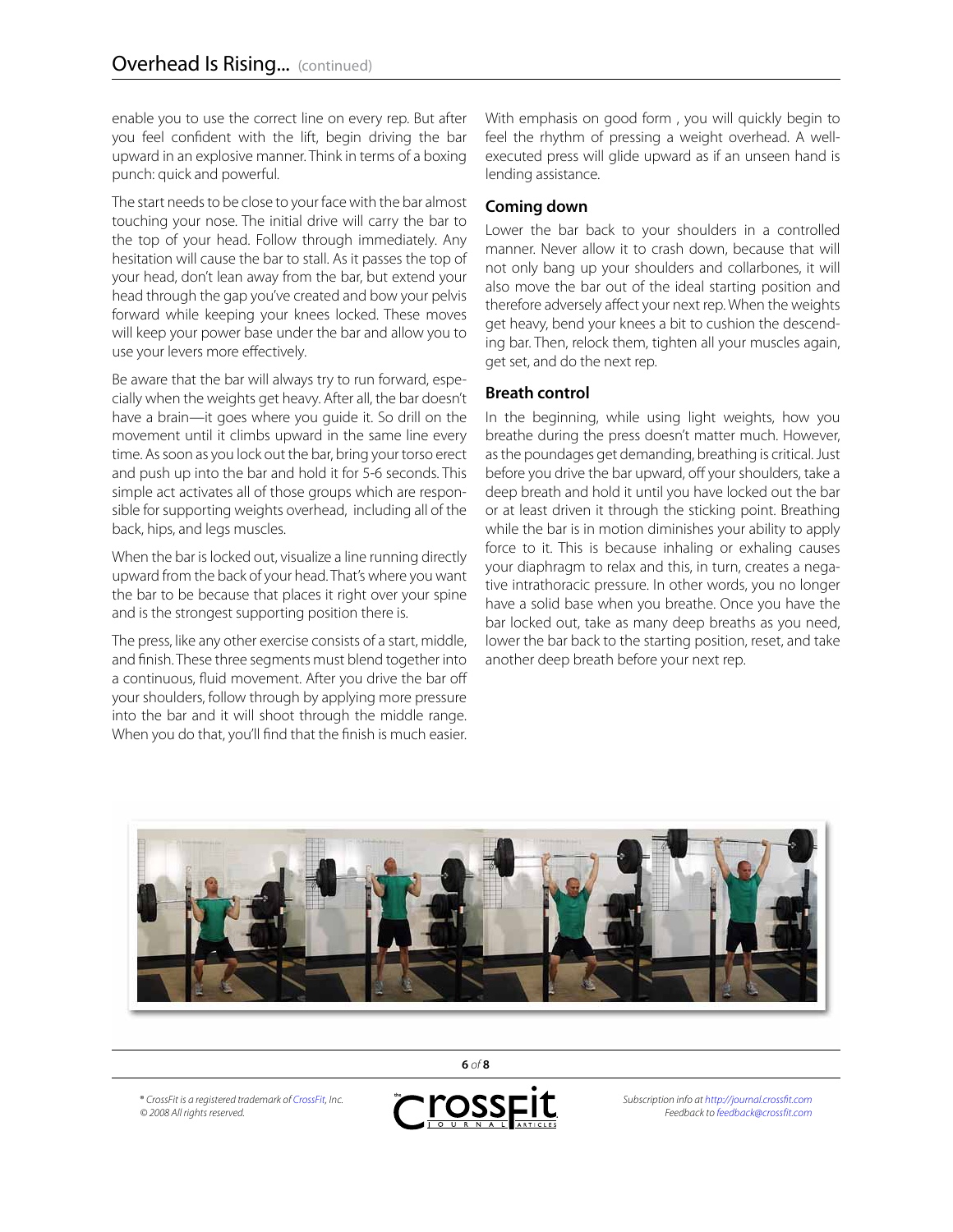#### **Reps and Sets**

During the learning stage, stay with five sets of five, starting with light weights and working up to as much as you can handle while using good form. Then after six to eight weeks of practicing the technique and building a firm foundation, switch over to this set and rep formula: two sets of five as warm-ups, followed by three to five sets of triples. Use the same weight on the threes and if you're able to make every rep, increase the top-end weight the next time you press.

#### **Jerks**

Jerks are currently done more frequently than overhead presses, because many high school, collegiate, and sports coaches have learned that his dynamic, high-skill exercise increases foot speed and coordination as well as strength. And, like the press, it is very convertible in terms of being able to utilize these athletic attributes in a wide range of sports.

While jerks can be taught when someone is just starting to train with weights, I have found that they do better if they wait until they have built strength first through overhead presses. After a couple of months doing those, an athlete is better able to perform jerks correctly.

#### **Knee kick and fast feet**

The fundamentals for the jerk are the same as for overhead presses—grip, foot, stance, and racking the bar on the frontal deltoids. The difference is that you'll use a knee kick to drive the bar upward and you'll be moving your feet.

Once you have your feet on a line and the bar racked solidly on your shoulders, take a short dip and drive the bar upward. As in the press, it should move close to your face.

Now comes the hard part. As the bar climbs upward, one foot moves forward and the other backward. They must move extremely fast and hit the platform at the same time. Bang them into the floor. Ideally, you will also be locking out the bar when your feet slam into the floor or platform. Your torso must stay erect. Any forward leaning will cause the bar to run out front and if it's allowed to travel too far, you will not be able to fix it overhead.

Which foot you move forward is purely an individual matter. It's like being left- or right-handed. Your lead foot will only travel a short distance, no more than the length of your foot. In contrast, your rear foot will move much further



#### **LIFTING BELTS**

The question invariably comes up as to whether athletes should wear lifting belts when doing overhead lifts. I recommend that they do wear a belt, but not for the reason most have in mind. A belt, no matter how wide or thick it may be will not prevent an injury if sloppy technique is utilized. However, a belt is beneficial in that it helps keep the lower back warm during a workout and this does reduce the risk to the lumbars. A belt also provides valuable feedback to signal that you're leaning too far backward or forward. And a snug belt helps keep your midsection tight and this is most reassuring when handling heavy weights.

® *CrossFit is a registered trademark of [CrossFit](http://www.crossfit.com), Inc. © 2008 All rights reserved.*



**7** *of* **8**